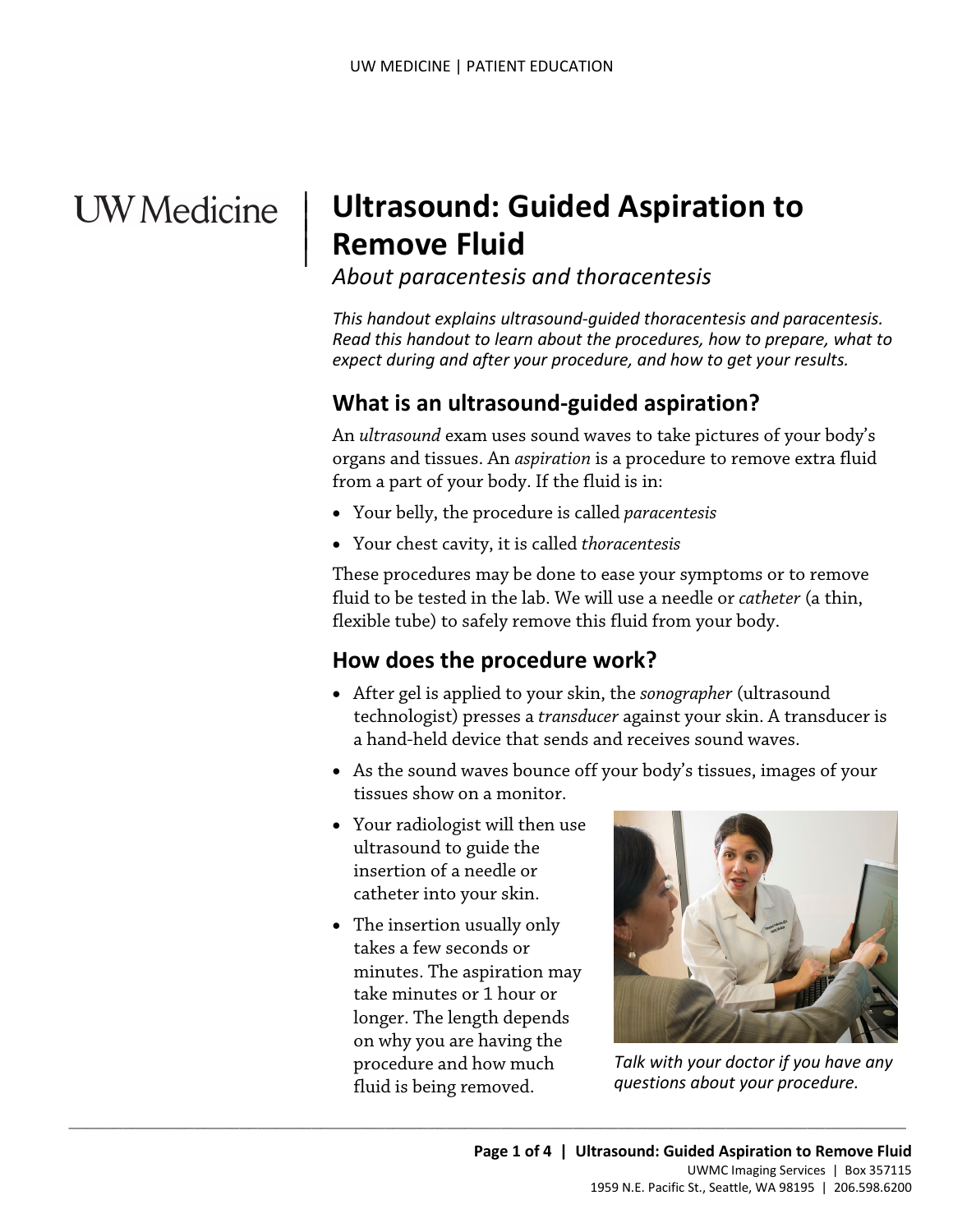#### **How should I prepare?**

#### **Medicines**

- If you usually take aspirin or another *anticoagulant* medicine (blood thinners), follow the instructions Imaging Services scheduling staff gave you. They have checked with our clinic doctors about whether you should stop taking the blood thinners before your aspiration.
- Take your regular medicines as prescribed by your doctor, unless your doctor or the radiology clinic staff told you otherwise.

#### **Day of Your Procedure**

- Eat lightly on the day of your procedure.
- you if you will need someone to drive you home. • If you will have a lot of fluid taken, you will not be able to drive yourself home after your exam. Your healthcare provider will tell
- can help prevent side effects that can occur when large amounts of fluid are removed from your body. Imaging Services scheduling staff • We may ask you to arrive before your procedure time if your doctor wants you to have an infusion of *albumin* for your procedure. Albumin is a protein that helps balance fluid levels in your body. It will give you instructions if you need albumin.

#### **At the Hospital**

- We will ask you to change into a hospital gown for your procedure. All of your belongings will stay with you during your visit.
- The radiologist who does your procedure, or an assistant, will explain your procedure. They will describe possible problems and give you instructions and self-care tips for after your procedure. Be sure to ask all the questions you may have.
- You will need to sign a consent form that says you understand what we talked about and that you agree to have this procedure.

## **How is the ultrasound-guided aspiration done?**

 $\_$  ,  $\_$  ,  $\_$  ,  $\_$  ,  $\_$  ,  $\_$  ,  $\_$  ,  $\_$  ,  $\_$  ,  $\_$  ,  $\_$  ,  $\_$  ,  $\_$  ,  $\_$  ,  $\_$  ,  $\_$  ,  $\_$  ,  $\_$  ,  $\_$  ,  $\_$  ,  $\_$  ,  $\_$  ,  $\_$  ,  $\_$  ,  $\_$  ,  $\_$  ,  $\_$  ,  $\_$  ,  $\_$  ,  $\_$  ,  $\_$  ,  $\_$  ,  $\_$  ,  $\_$  ,  $\_$  ,  $\_$  ,  $\_$  ,

- The sonographer will help you get into position on the ultrasound table. You will either lie down or sit, depending on where the fluid to be collected is and other factors.
- • The first few ultrasound images will show your doctor the area that will be aspirated and the safest place to insert the needle or catheter.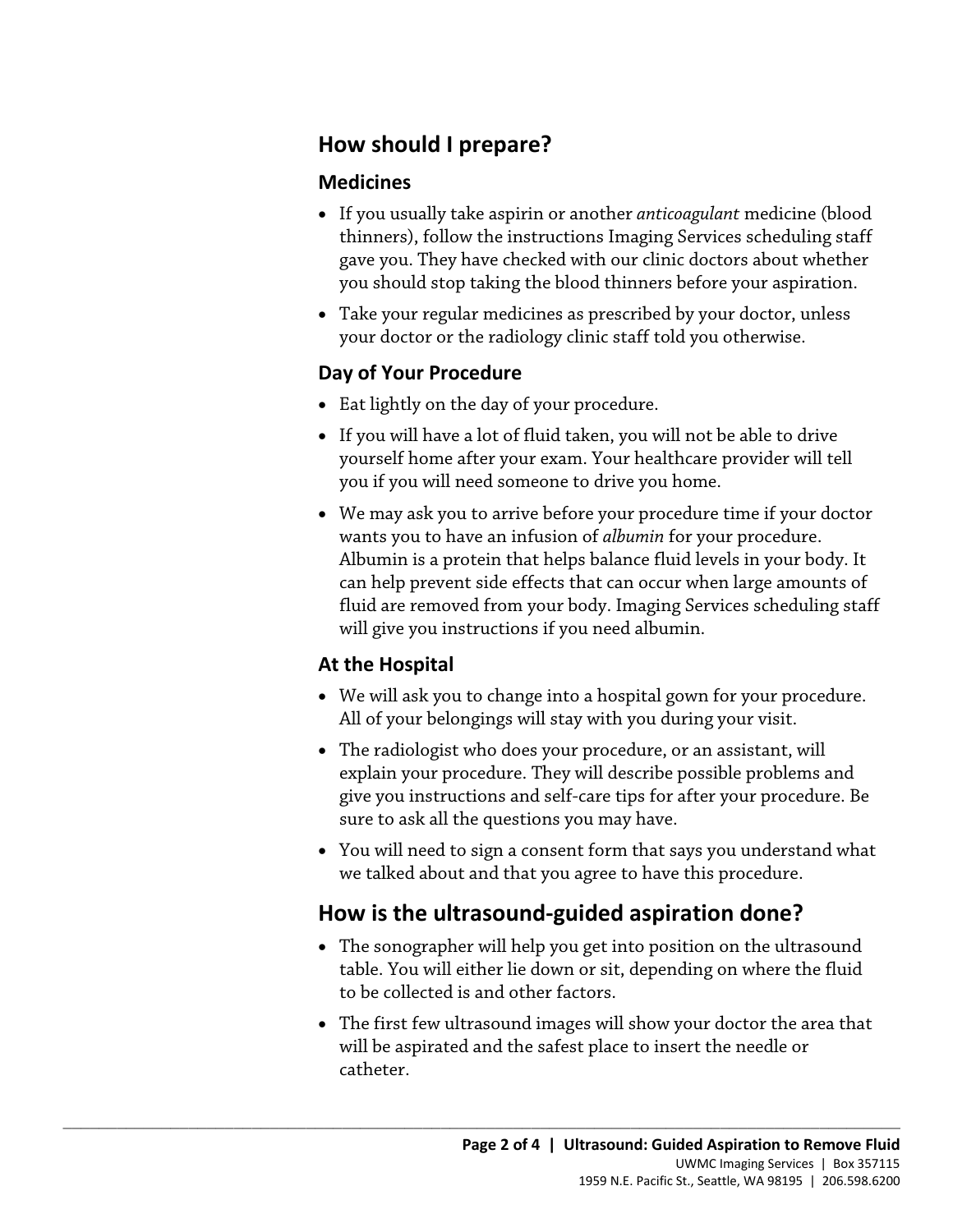- Once this location is confirmed, we will:
	- Mark the insertion site on your skin.
	- Scrub and disinfect your skin around the insertion site, and place a sterile drape over the area.
	- Inject a local *anesthetic* to numb the area.
	- Make the incision and insert the needle or catheter through it.
- • We may ask you not to move so that your doctor can safely insert the needle into the right area. You may also need to hold still or hold your breath at other times during the procedure.
- Using the ultrasound image for guidance, your doctor will direct the needle or catheter to the correct site and remove the fluid. After we have enough fluid, we will remove the needle or catheter.
- After any bleeding at the insertion site has stopped, we will place a bandage over the site. Bleeding will be minor and you will not need stitches. It is very rare to have bleeding that requires treatment.
- If you have a lot of fluid removed, it can build up again. This means you may need to repeat the procedure in the near future.
- problem. If you have pneumothorax, we may need to place a drain in your chest and watch you for a while before you leave the hospital. • If a thoracentesis is done, we may order a chest X-ray after your procedure to make sure you do not have any problems such as *pneumothorax* (collapse of the lung). This is a rare but serious
- Most patients may leave the hospital after their procedure.

#### **What will I feel during the procedure?**

 $\_$  ,  $\_$  ,  $\_$  ,  $\_$  ,  $\_$  ,  $\_$  ,  $\_$  ,  $\_$  ,  $\_$  ,  $\_$  ,  $\_$  ,  $\_$  ,  $\_$  ,  $\_$  ,  $\_$  ,  $\_$  ,  $\_$  ,  $\_$  ,  $\_$  ,  $\_$  ,  $\_$  ,  $\_$  ,  $\_$  ,  $\_$  ,  $\_$  ,  $\_$  ,  $\_$  ,  $\_$  ,  $\_$  ,  $\_$  ,  $\_$  ,  $\_$  ,  $\_$  ,  $\_$  ,  $\_$  ,  $\_$  ,  $\_$  ,

- and takes effect. The area will quickly become numb. • When local anesthetic is injected, you will feel a pin prick from the needle. You may feel a burning sensation as the medicine is injected
- You may feel pressure from your doctor's hands or from the needle or catheter. You should not feel any pain.
- If you are having **thoracentesis** and a larger amount of fluid is removed, you may start to cough. If this happens, we will pause or stop the procedure.
- If you are having a **paracentesis** and larger amounts of fluid are removed, you may feel some relief from the pressure and weight the fluid was causing. You may also feel a little dizzy after the procedure. To lessen these problems, we may give you an infusion of albumin to help balance your body fluids.